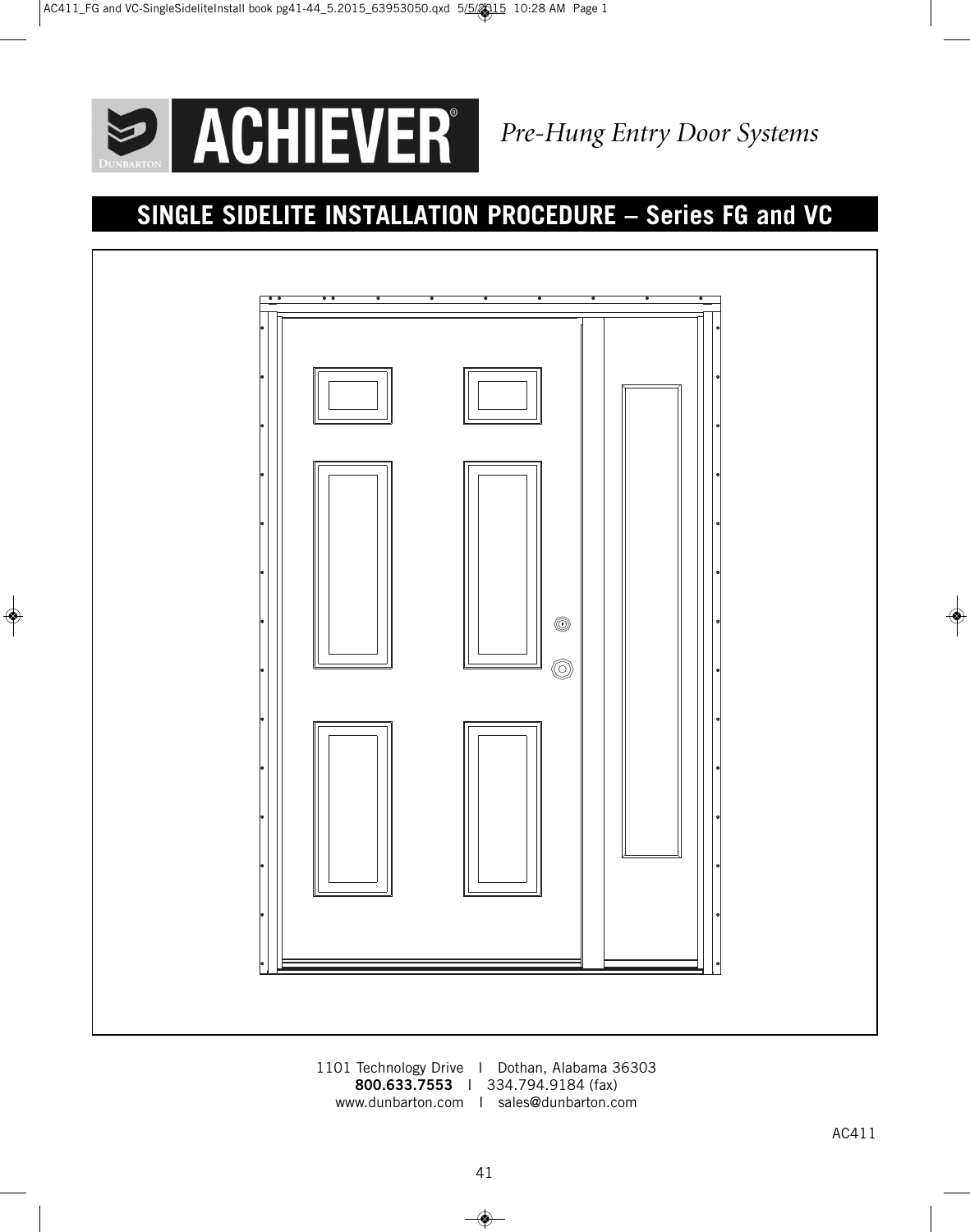## **BEFORE YOU BEGIN**

**PLEASE FOLLOW ALL INSTRUCTIONS AND ALWAYS USE PROTECTIVE EYEWEAR WHEN INSTALLING A DOOR SYSTEM. PLEASE READ INSTRUCTIONS COMPLETELY.**

# Preparation of Opening

Verify that opening is plumb, square and level. Measure the Finished Opening Size (Figure 1); refer to chart below to insure proper fit of Achiever® unit.



## **Finished Opening Sizes**

| Door           | Opening      | <b>Opening Height</b> |       |      |
|----------------|--------------|-----------------------|-------|------|
| Width          | <b>Width</b> | 6'6"                  | 6'7'' | 6'8" |
| $3'0''$ / 1'0" | $51 - 1/2"$  | 78"                   | 80"   | 82"  |

## **INSTALLATION**

## Step 1

**Remove door from packaging. Move to install area; assemble tools & materials**

- Safety glasses
- Level
- Tape measure
- Phillips head screwdriver
- Square head screwdriver
- Weather seal putty or silicone
- #8 x 1" minimum wood attachment screws

## Step 2 **Apply sealant**

Apply weather seal putty or silicone to the mounting flange of the steel frame (Figure 2). Apply a bead of putty or silicone across bottom of threshold (Figure 2A).



Mounting<br>Flange

**FIGURE 2**

### Step 3 **Install Door System in Opening**

Grasp the frame on the sides, lift and tilt toward you. Move the door system into the opening, setting the threshold down first and then tilting the unit up into the opening. Push the door and frame towards the hinge side of the opening. Check hinge jamb to make sure it is plumb and level.

## Step 4 **Install Screws**

Install four (4) #8 x 1" wood attachment screws, one in each corner and check for proper fit of the unit (Figures 3, 3A). Refer to Step 12 if installing mounting screw cover.



◈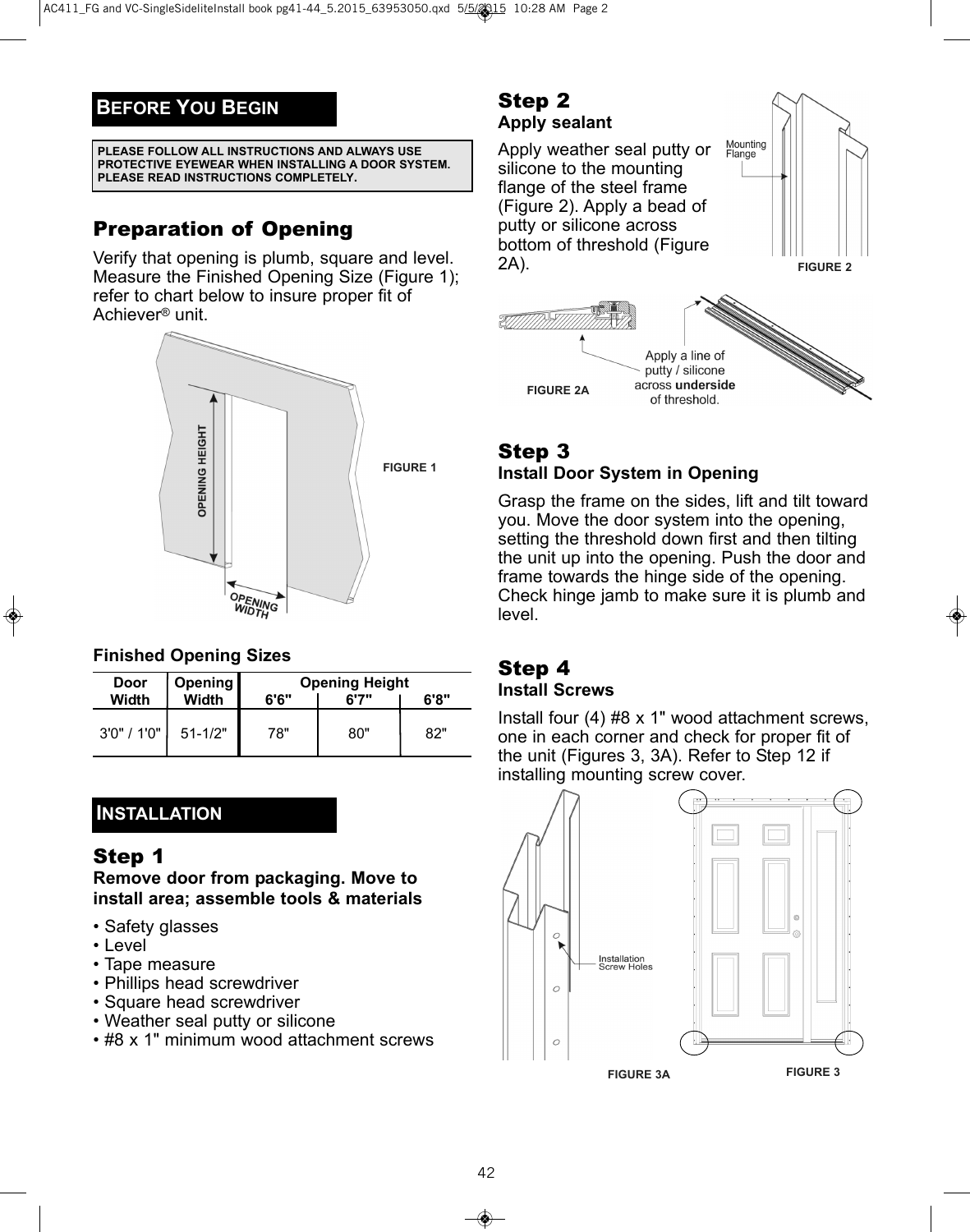## Step 5 **Remove Pre-hang Material**

Open door and remove margin spacing clips (Figure 4).

## Step 6 **Adjust Doors to Opening**

*Plumb hinge side using level and t-square;* make any necessary adjustments to

verify squareness/placement of the frame (Figure 5 and 5A). Install the balance of the #8 x 1" wood attachment screws into every hole. Refer to Step 12 if installing mounting screw cover.



## Step 7 **Install Hinge Security Screws**

Install #8 x 2-1/2" flat head wood screws in the vacant hole of each hinge (Figure 6). Note: Shim behind hinge if required (Figure 6A-6B). Install shims from interior. Note: Once all attachment and security screws are installed, door unit will meet AAMA 1702.2002 and AAMA/NWWDA 101/I.S. 2-97. For further information, go to www.floridabuildingcode.com.





### Step 8 **Caulk Frame**

**FIGURE 4**

Caulk the frame where the header meets the uprights and where the threshold meets the upright (Figures 7). **NOTE:** Remove lower portion (approximately 6") of the weatherstrip to expose threshold and upright jamb joining seam. Apply caulk to seal the threshold and upright jamb joining seam completely from the interior side to the exterior side of the door unit.



## **Trim out the interior and exterior.**

**EXTERIOR SIDE:** Vinyl siding may overlap mounting flange or fit flush around perimeter.

**INTERIOR SIDE:** Add trim around door so that it overlaps frame return (Figures 8, 8A).



Step 10 **Adjust threshold.**